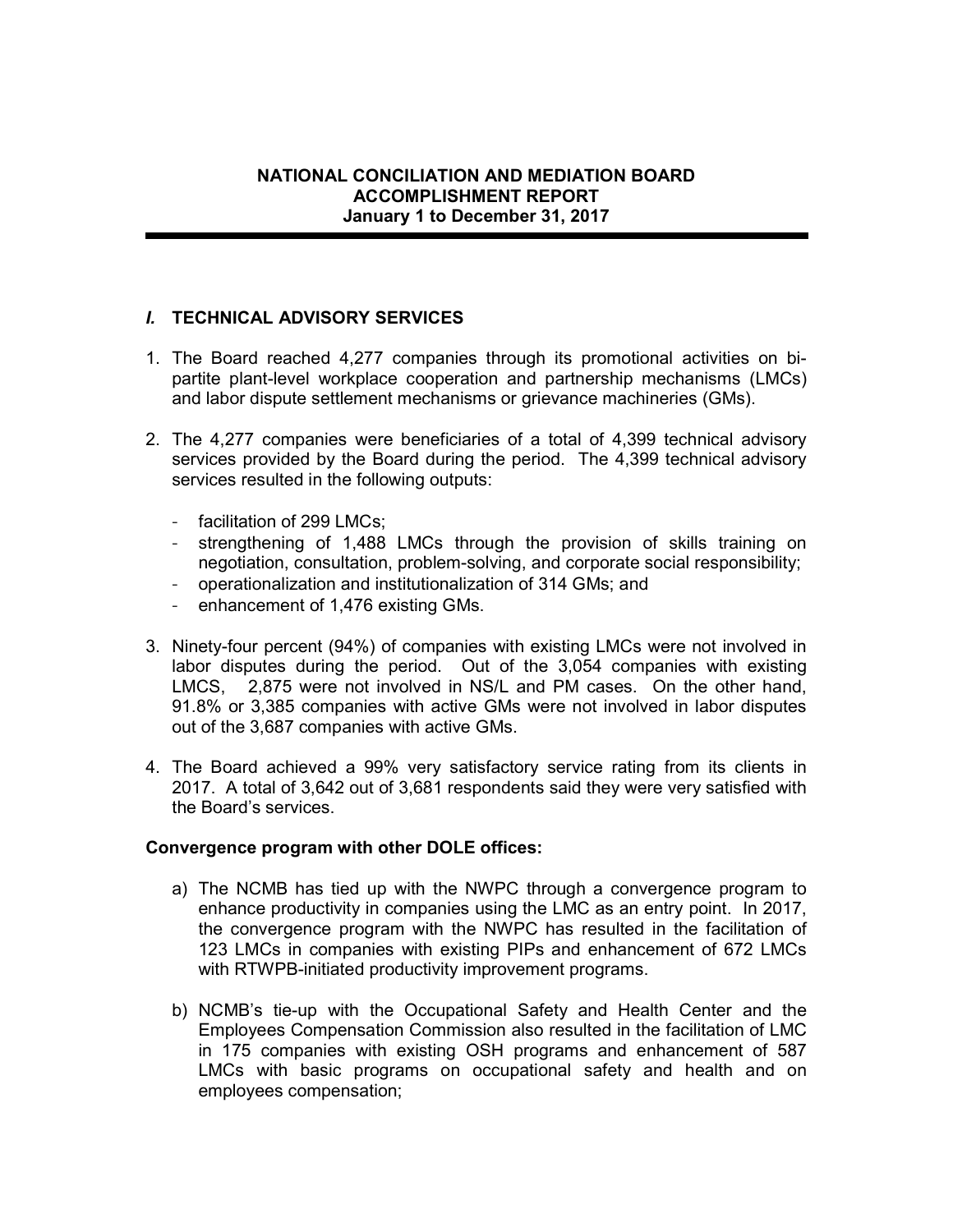c) NCMB's convergence program with the Bureau of Workers with Special Concerns through the DOLE regional offices likewise led to the facilitation of 140 LMCs in companies with existing family welfare programs and enhancement of 684 LMCs with family welfare programs.

### II. LABOR CONCILIATION, MEDIATION, AND ARBITRATION SERVICES

In 2017, nine work stoppages were declared (two are wildcat strikes, meaning it were declared without the requisite notice of strike). The new strike cases comprised 3.74 percent of the 187 total notices of strike/lockouts handled during the period.

During the reporting period, the Board was able to achieve the following:

- a) Settle/resolve the following:
	- i. Settled 3,923 of 6,624 RFAs (59% out of the 80% annual target)
	- ii. Settled 467 of 527 PM cases (89% out of the 85% annual target)
	- iii. Settled 149 of 187 NS cases (80% out of the 75% annual target)
	- iv. Disposed 15 of 15 AS/L cases (100% disposition rate)
	- v. Resolve 409 of 751 VA cases (54% out of the 60% annual target)
- b) Of the 292 decided VA cases, 4.5% or 13 case decisions were appealed to the CA during the period (target is not to exceed 20%)
- c) Facilitate monetary benefits resulting from case settlement as follows:
	- AS/L P 322,007,702 benefitting 690 workers or an average of P466,678 per capita
	- NS/L P 1,819,786,445 benefitting 13,888 workers or an average of P131,003 per capita
	- PM P 367,711,130 benefitting 2,553 workers or an average of P144,031 per capita
	- SENA P 260,385,954.97 benefitting 5,563 workers or an average of P45,807 per capita
	- VA P 1,311,930,601.38 benefitting 854 workers or an Average of P1,536,219 per capita

#### Other significant activities

 $\checkmark$  Launched the 2017 Search for Outstanding LMC for Industrial Peace and 2017 Search for Outstanding Grievance Machinery for Industrial Peace at Labor Governance Learning Center, Intramuros, Manila on March 3, 2017. The activity aims to bolster workplace cooperation and partnership, increase motivation, improve performances, and enhance productivity.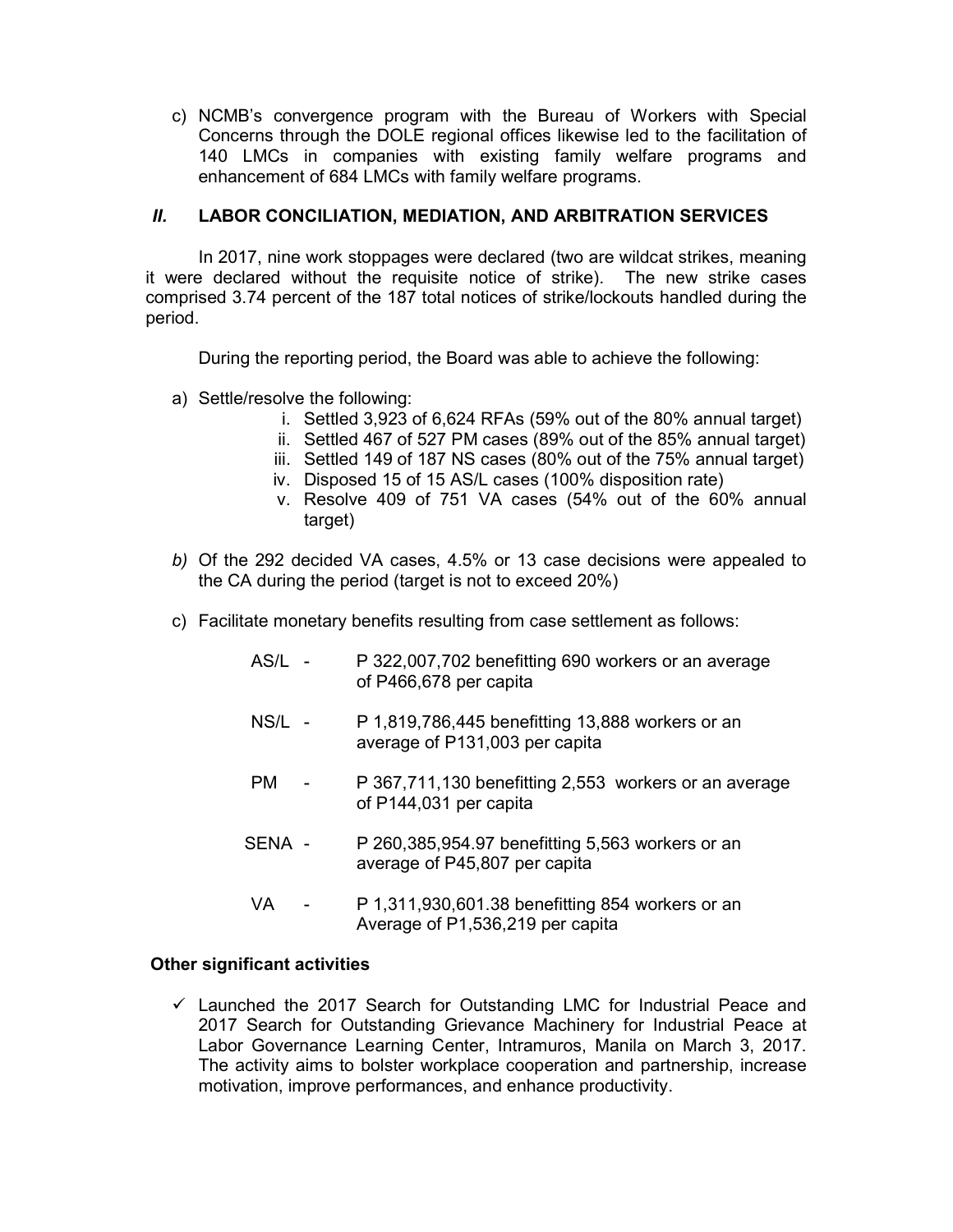- $\checkmark$  Facilitated the conduct of the following cluster seminar on Team Enhancement and Productivity:
	- a. Train the Trainers on Relationship Enhancement and Gender Sensitivity held at Pagsanjan Falls Lodge and Summer Resort on March 23 – 25, 2017
	- b. Essentials of Successful Teamwork for Improved Service Delivery within the Framework of a Gender Sensitive Environment held at Blue Marlin Resort, Canaoay West, City of San Fernando, La Union on April 18 – 21, 2017
	- c. Strengthening Team Productivity through Effective Working Relations and Collaborations and Gender and Development: Significance of Women at the Workplace held at Nataasan Beach Resort and Dive Center Inc, Sipalay, Negros Occidental on June 7 – 9, 2017
	- d. Mindanao Cluster GAD staff Competency and Productivity Team Enhancement Exercises held at D Leonor Inland Resort and Adventure Park, Communal, Buhangin, Davao City on July 6-8, 2017
	- e. Seminar on Workplace Gender Sensitivity: Its Impact on Governance leading to Team Excellence" at Pangil Beach Resort, Currimao, Ilocos Norte on August 2-4, 2017
	- f. South and Central Luzon Cluster Team Enhancement Exercises held at Ouan's The Farm Resort, Lucena City on September 6-8, 2017
- $\checkmark$  Conducted Labor Dispute Management Course XXI held at the Pepperland Hotel, Legazpi City, Albay on May 9 – 11, 2017.
- $\checkmark$  Conducted Adobe Premiere Workshop held at B Hotel, Scout Rallos, Timog, Quezon City on May 23 – 26, 2017.
- $\checkmark$  Conducted Trainer's Training for NCMB Program Implementers held at the Sulo Riviera Hotel, Quezon City on June 21 – 23, 2017.
- $\checkmark$  Conducted Group Learning Sessions on the following:
	- a. Labor-Management Cooperation, Grievance Machinery, Voluntary Arbitration and Conciliation-Mediation on February 2, 2017
	- b. Introduction to Productivity, Industrial Relations Disputes in Singapore, Labour Dispute Resolution Mechanism in Singapore, and Performance Management Productivity and Methodologies on March 17, 2017
	- c. SeNA and its Implementing Rules and Regulations on May 19, 2017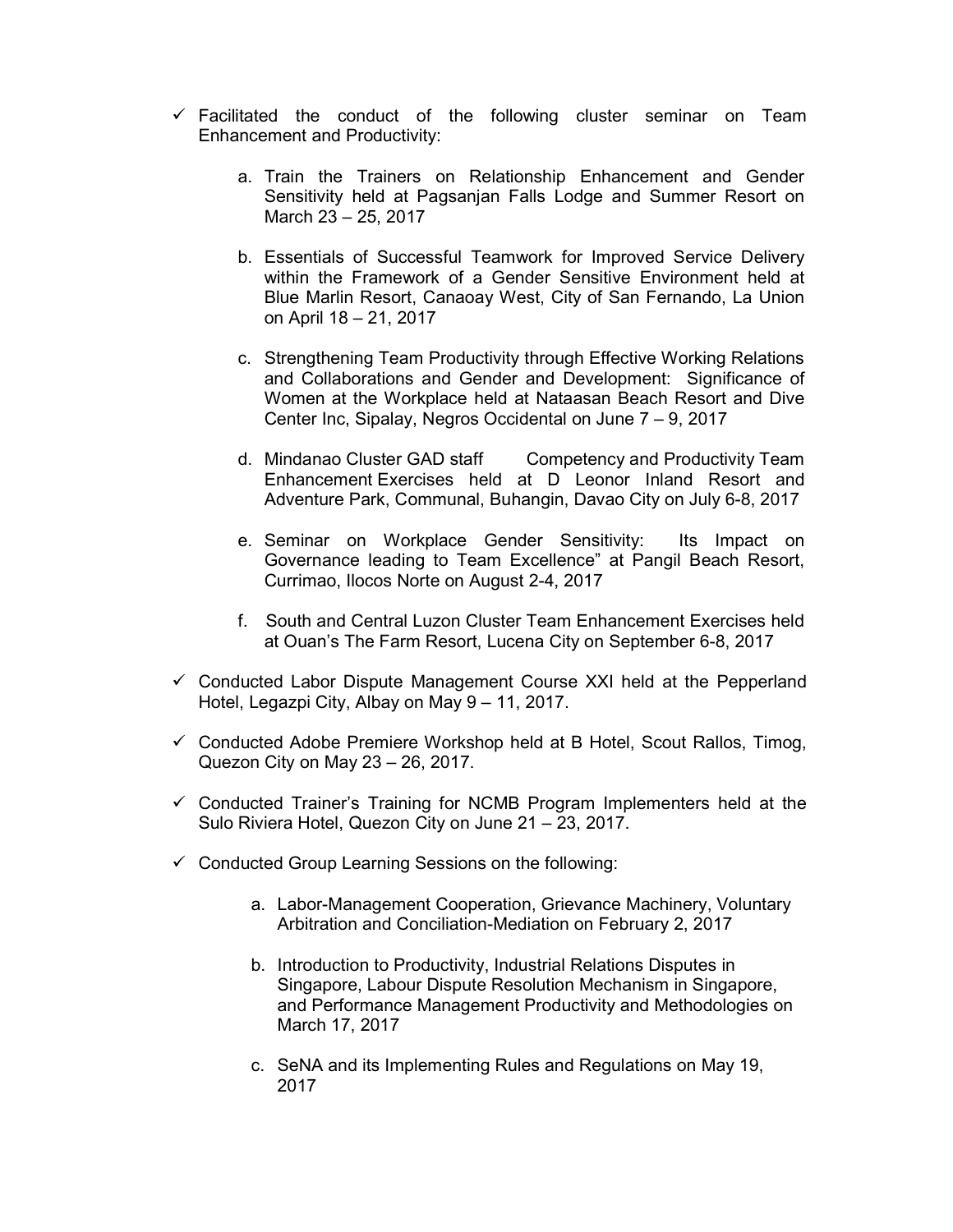- d. Workplace Etiquette and Values, Leave Administration Course for Effectiveness (LACE) on June 16, 2017
- e. Conflict Management and Alternative Dispute Resolution on July 2, 2017
- f. Dangerous Drugs Act of 2002 and Its IRR and Salient Points of EO No. 2, 2016 or known as the Freedom of Information Order on August 18, 2017
- g. Project Management and HRD Policies and Program on September 29, 2017
- Conducted GAD Focal Point System Harmonized Gender and Development Guidance (HGDG) cum GAD Planning and Budgeting (GPB) held at Armada Hotel Manila, M.H. del Pilar St., Ermita, Manila on August 22-25, 2017.
- $\checkmark$  Conducted the Continuing Education Seminar for Accredited Voluntary Arbitrators held at Hotel Jen, Pasay City on September 7-8, 2017.
- $\checkmark$  Concluded Memorandum of Understanding between Nanyang Polytechnic International PTE LTD (NYP) of Singapore and the Department of Labor and Employment (DOLE) in the implementation of the 12-month capacity building program on productivity entitled "Productivity and Innovation in Labour Management Programme for the Philippines" which started in March 2016 until March 2017.

The Board conducted on-site visits to companies of selected LMC advocates who have been a part of the productivity training to review the results of the participants re-entry plans and determine whether the objectives of the training were met.

Arranged for the on-site programme review to be conducted by Temasek and Nanyang at Calamba Medical Center as one of the beneficiaries of the productivity training to review the results of the output and outcomes of training and its impact to the organization as indicated in the participant's reentry plan.

Conducted the Program Review for the sponsoring organization. This was done through presentation by participating organizations/offices followed by an open forum after every presentation.

In relation to this, a media event was also conducted which served as the culmination of the third phase of the trainings on Productivity and Innovation by the Department's Leaders, Managers, and Specialists including selected LMC advocates on October 25, 2017 at the Ichikawa Hall of the Occupational Safety and Health Center in Quezon City.

 $\checkmark$  Conducted the awarding ceremony on the Search for Outstanding LMC for Industrial Peace and 2017 Search for Outstanding Grievance Machinery for